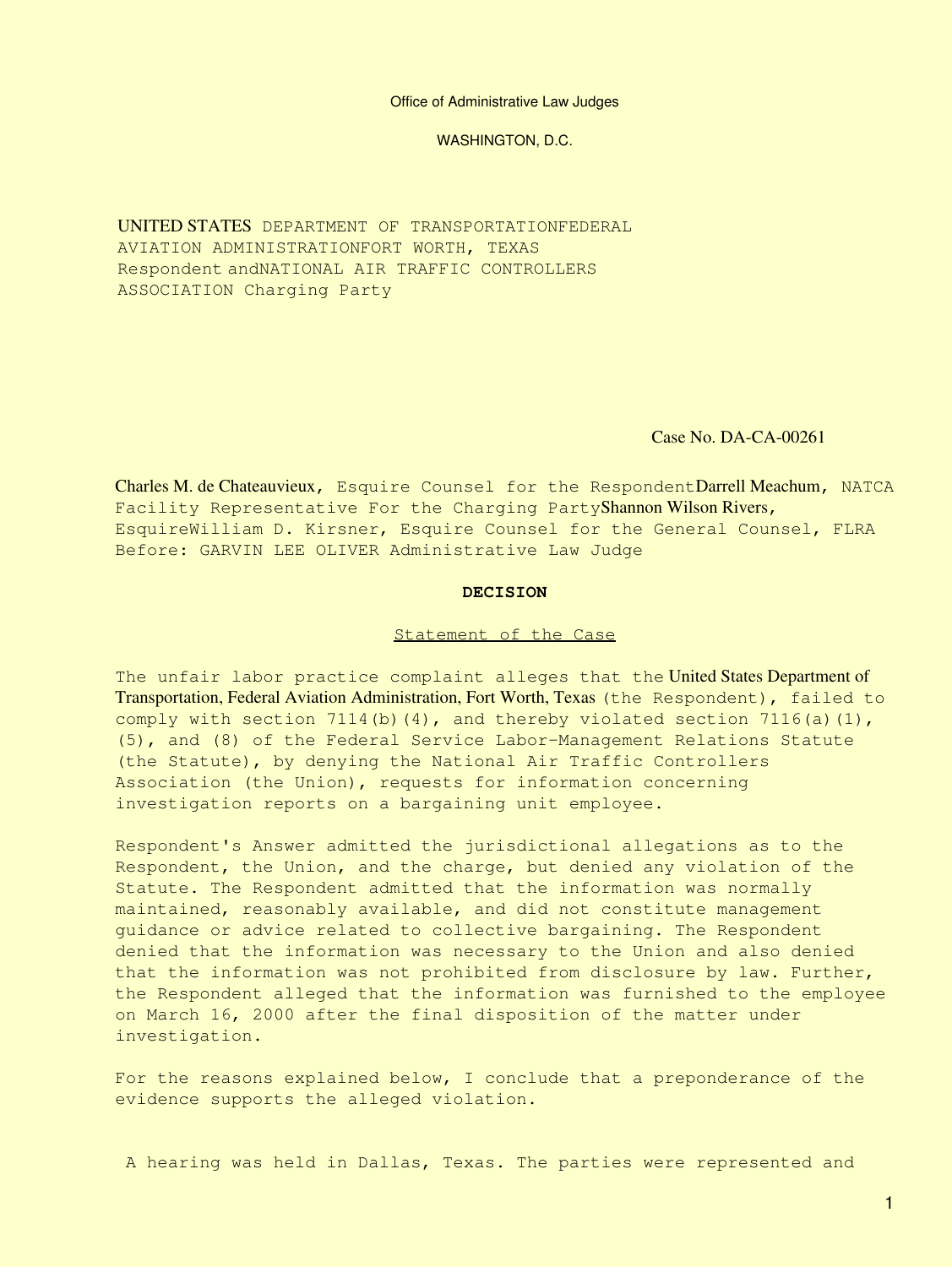afforded a full opportunity to be heard, adduce relevant evidence, examine and cross-examine witnesses, and file post-hearing briefs. The Respondent and the General Counsel filed helpful briefs. Based on the entire record, including my observation of the witnesses and their demeanor, I make the following findings of fact, conclusions of law, and recommendations.

### **Findings of Fact**

The Union is the exclusive representative of a bargaining unit of employees appropriate for collective bargaining at Respondent's Fort Worth, Texas facility.

## **Employee Contacts Union**

In September 1999, bargaining unit employee Terry Adamson contacted the Union for help in securing reports of investigations concerning him conducted by Respondent's Southwest Region Security and Compliance Division. Adamson had been the subject of several administrative investigations. He believed the reports contained inaccurate or incomplete information and wanted to review the documents to detect these deficiencies. Adamson was an area representative of the Union.

Adamson signed a release form and submitted it to the Union through Darrell Meachum, Facility Representative. The form authorized the Federal Aviation Administration to release to Meachum any and all information contained in Adamson's official personnel file, facility file, and medical file that might otherwise be prohibited under the Privacy Act. (Jt. Exh. 1).

# **Union Submits First Request**

Meachum contacted Patricia Adams, Air Traffic Manager, for advice concerning how to make a Union request for information held by the Region. Adams advised him to address the request through her to the Civil Security Division. Meachum did so.

Meachum submitted the request on or about September 6, 1999. Adamson's release form was attached to the request. The Union requested any report of investigation concerning Adamson. The Union stated that it needed the information no later than October 6, 1999. Meachum asked to be contacted if the information could not be supplied because of "legal impediments, or if there are questions concerning the contents of this request" in order that he may be able to revise the request and obtain the information. Meachum requested that the information be sent to the Union's mailing address. (Jt. Exh. 2).

The Union's request stated that the information was needed in order to properly represent Adamson and to evaluate the actions and/or inactions of the Agency in complying with law, rule, regulation, and contractual requirements. The Union stated that the information would be used to determine if a grievance and/or other legal remedy was required to protect the rights of bargaining unit employees and/or the Union, and to determine correct assertions concerning litigation in the matter. The Union also stated that it had an obligation under the law to perform representational duties for bargaining unit employees, an obligation and a right to ensure compliance with the collective bargaining agreement, and to ensure that the Agency is applying its rules and regulations in a fair and equitable manner. (Jt. Exh. 2).

The Respondent did not respond to the Union's request for information in September, October, or November 1999.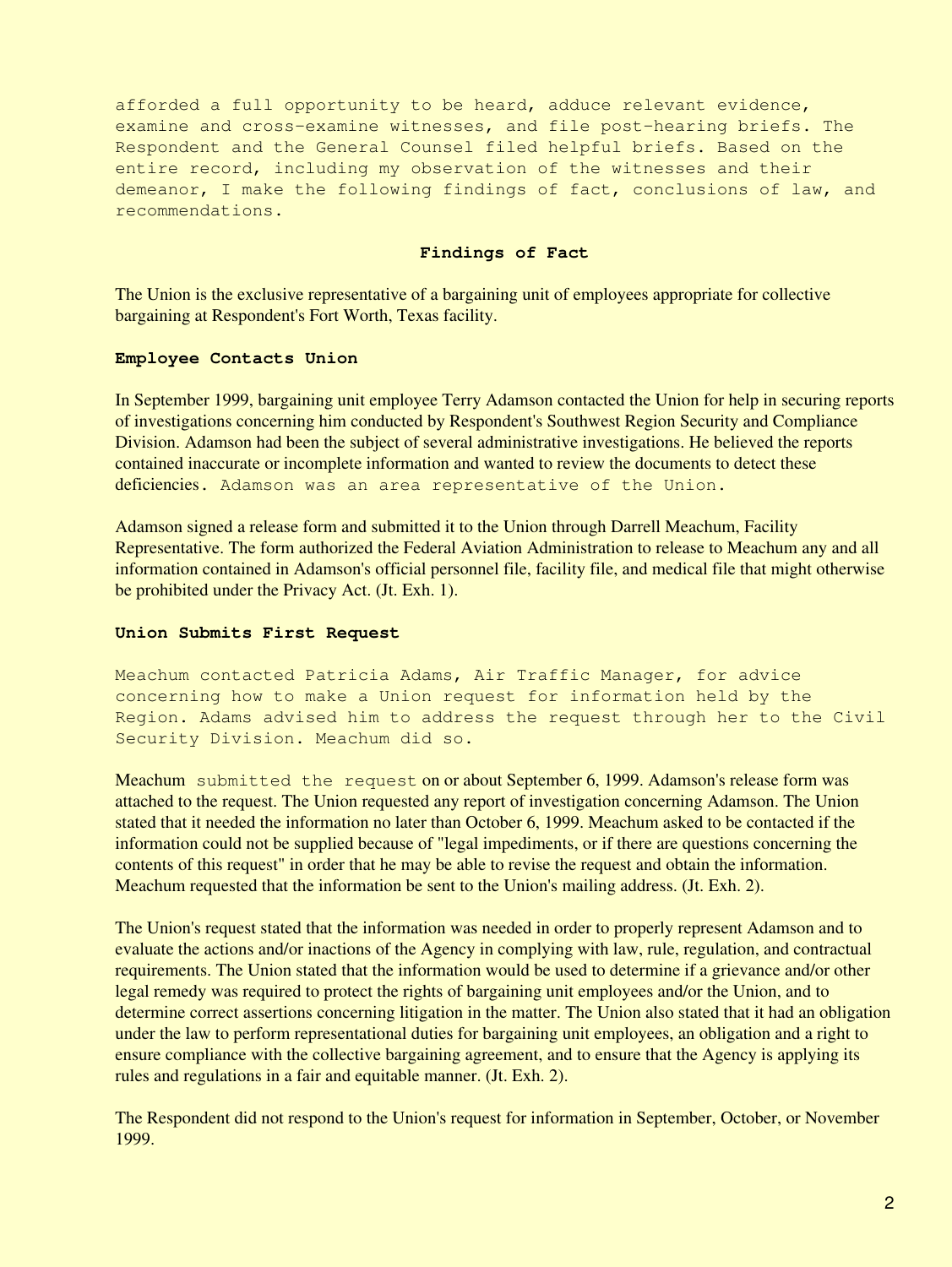### **Second Request**

On December 22, 1999, Meachum submitted a second request for the information to Adams. Meachum referenced the September 6 request, the Respondent's failure to respond, and stated that the Union needed the information within five business days or it would seek relief in the proper forum. Meachum again requested that the information be sent to the Union at its mailing address. (Jt. Exh. 3).

Meachum hand-delivered the second request to the personal secretary of Adams and advised Adams that he had done so. Adams told Meachum that submission of a second request was not necessary because she had seen the completed report of investigation and the Civil Security Division was preparing to release the information to the Union. Meachum did not withdraw the second request for the information.

#### **Respondent's December 29 Response**

In response to the Union's December 22 request, Margaret Rendon, Assistant Air Traffic Manager, contacted the Civil Aviation Security Division to determine the status of the September 6 request which had been forwarded to them. She was advised that the reports would not be released until the matter was closed and the employing organization (the Air Traffic Division) had advised the Security Division of the disposition of the case. Rendon provided this information to Meachum in a conversation on or about December 29, 1999.

## **Adamson Contacted Directly**

In early January 2000, an employee from Respondent's Regional Office contacted Adamson directly by telephone to verify his release form and home address.

# **Unfair Labor Practice Charge Filed**

Meachum filed the Union's unfair labor practice charge on January 12, 2000.

### **Respondent's March 2 Response to the Union**

In view of the unfair labor practice charge, Respondent, on or about March 2, 2000, "to close the loop," sent its first written response to the Union's request for information. In the letter, Respondent referenced Meachum's December 29, 1999, conversation with Rendon, indicated that the report of investigation requested on Adamson could not be released at that time, and advised the Union that there was an agency policy which prohibited the release of the report of investigation until the disposition of the case. In addition, Respondent's letter indicated, for the first time, that the Union had not shown a particularized need for the information as the Respondent had taken no action against Adamson based on the report. The Respondent did not assert that the Privacy Act prohibited disclosure of the information to the Union. (Jt. Exh. 4).

## **Information Supplied to Adamson**

Donald Kerr, Supervisor of the Investigations Section, Investigations and Internal Security Branch, Civil Aviation Security Division, testified that the investigation of Adamson was completed on March 15, 2000 when the Security Division was advised of the action taken on the basis of the investigation. At that time, the reports of investigation could be released according to agency policy. Until the Respondent made a decision on what action, if any, would be taken on the basis of the investigation, the matter was considered an open investigation and data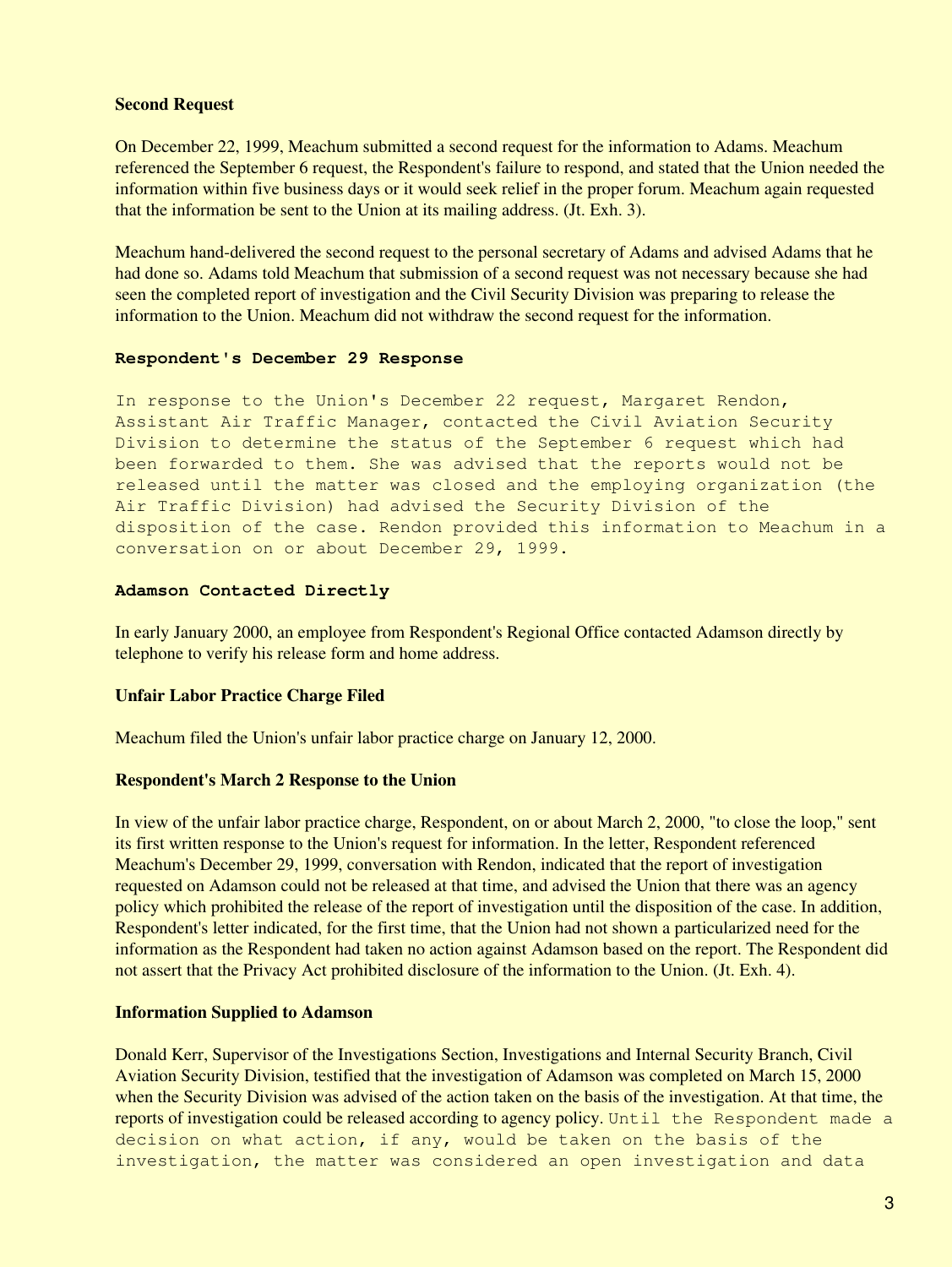could still be in the process of being requested and gathered. The data gathered include records of interviews, signed statements, police and other record reviews, and copies of relevant documents. Until final action is taken, the data contained in the reports of investigation are, according to Kerr, protected from disclosure by the Privacy Act.

On or about March 16, 2000, Adamson received a package from the Civil Aviation Security Division which contained four reports of investigation. The package was sent to Adamson's home address.

Rendon testified that since Adamson was an area representative of the Union, "I guess they were, then, provided to the Union." (Tr. 86).

Respondent never provided the information directly to the Union or told the Union that the information it had requested could only be released directly to the employee, Adamson. Adamson gave Meachum a copy of the information he had received after ascertaining that the Union had not received a copy.

#### **Discussion and Conclusions**

Section 7114(b)(4) of the Statute provides that an agency has the duty to furnish to the exclusive representative involved, or its authorized representative, upon request and, to the extent not prohibited by law, data: (1) which is normally maintained by the agency in the regular course of business; (2) which is reasonably available and necessary for full and proper discussion, understanding, and negotiation of subjects within the scope of collective bargaining; and (3) which does not constitute guidance, advice, counsel, or training provided for management officials or supervisors, relating to collective bargaining.

The Respondent admitted in its Answer that the information was normally maintained, reasonably available, and did not constitute management guidance or advice related to collective bargaining. Section 7114(b)(4) also requires agencies to provide only information that is necessary. Since the Respondent maintains that it furnished the information to the Union as soon as possible on March 16, 2000, when the investigation was completed, it is unnecessary to determine whether it was "necessary" for the Respondent to do so $\frac{1}{1}$ ; that is, whether the Union articulated its need with requisite particularity and provided sufficient information for the Respondent to make a reasoned judgment concerning its disclosure. *See Internal Revenue Service, Washington, DC and Internal Revenue Service, Kansas City Service Center, Kansas City, Missouri,* 50 FLRA 661 (1995). In any event, the Respondent only advised the Union that it had not shown a particularized need for the information on March 16, 2000, after the unfair labor practice charge had been filed, and in order "to close the loop." The time to seek clarification about the reasons the Union needed the information was at or near the time of the request and not months later, after the processing of an unfair labor practice charge.

The remaining issues are whether the Respondent violated the Statute by its three month delay in responding at all to the Union's request, by its six month delay in furnishing the information, and by furnishing the information directly to Adamson.

# **Respondent's Three Month Delay in Responding to the Request was Unreasonable**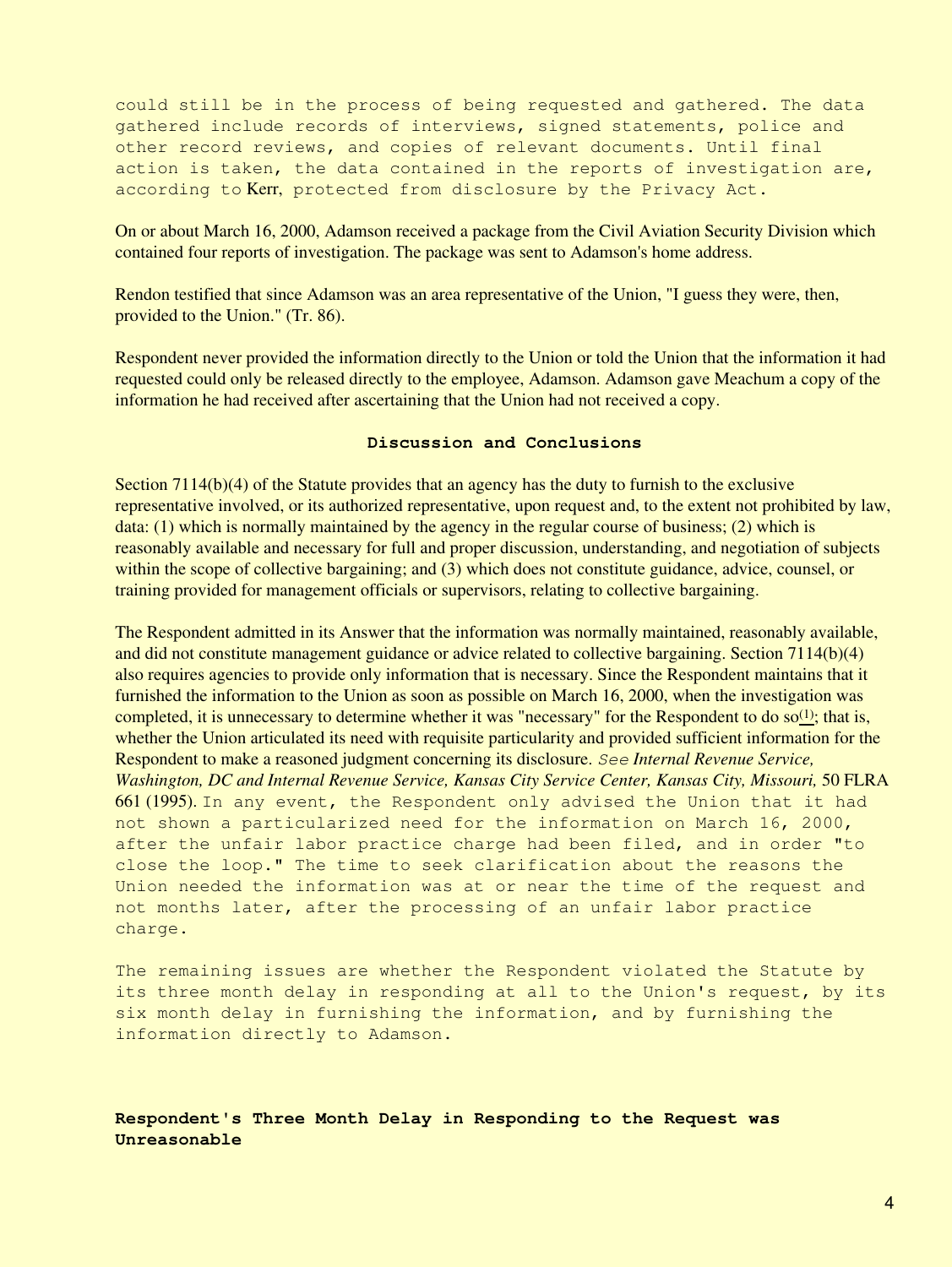A timely reply to a union's request for information under section 7114(b)(4) is necessary for full and proper discussion, understanding, and negotiation of subjects within the scope of collective bargaining. *U.S. Department of Justice, Office of Justice Programs,* 45 FLRA 1022, 1026-27 (1992)(*Justice Programs*). See also *Social Security Administration, Baltimore, Maryland and Social Security Administration, Area II, Boston Region, Boston, Massachusetts*, 39 FLRA 650, 656 (1991); *U.S. Department of the Treasury, United States Customs Service, Southwest Region, Houston, Texas*, 43 FLRA 1362 (1992). The Respondent's failure to respond to the request at all for three months was unreasonable in the circumstances of this case and violated section  $7116(a)(1)$ , (5), and (8) of the Statute. *Department of Justice, U.S. Immigration and Naturalization Service, U.S. Border Patrol, El Paso, Texas*, 43 FLRA 697 (1991).

## **Respondent Furnished the Information in a Reasonable Amount of Time Under the Circumstances**

I conclude that it was reasonable for the Respondent to furnish the information on March 16, 2000. The Respondent provided the information on March 16, 2000 after the investigation was complete and the Respondent had taken final action on the investigation (on March 15, 2000). Prior to that time, the record reflects that the Respondent's important interests in safeguarding the investigation and privacy information outweighed the Union's interests in the information. As set out above, until the Respondent made a decision on what action, if any, would be taken on the basis of the investigation, the matter was considered an open investigation and data could still be in the process of being requested by the Air Traffic Division and gathered by the Security Division. The data gathered include records of interviews, signed statements, police and other record reviews, and copies of relevant documents. Until final action is taken, the data contained in the reports of investigation are, according to the undisputed testimony of Donald Kerr, Supervisor of the Investigations Section, Investigations and Internal Security Branch, Civil Aviation Security Division, protected from disclosure by the Privacy Act.

### **Respondent Did Not Furnish the Information to the Union**

Contrary to the position of the Respondent, I do not conclude that the information was provided directly to the Union on March 16, 2000 after it was considered appropriate to do so. The Union never received the data requested by the Union through Darrell Meachum, Facility Representative, and there is no evidence that Meachum delegated Adamson or any other Union representative to represent the Union in connection with the request for information. *Food and Drug Administration, Mid-Atlantic Region, Philadelphia, Pennsylvania*, 48 FLRA 424, 439 (1993). And, although Adamson was a Union area representative, the letter of transmittal of the reports of investigation made no reference to his capacity as a Union official. The letter stated that the information was being provided in response to "your Privacy Act request of September 6, 1999[.]" (Jt. Exh. 5). Adamson never requested the information on his own. His release form authorizing Meachum of the Union to obtain the information was dated September 1, 1999, not September 6, 1999, the date of the Union's request. The fact that the information was provided to Adamson in his individual capacity was confirmed by Donald Kerr, Supervisor of the Investigations Section, who testified that it is the policy of the Division, based on the Division's interpretation of the Privacy Act, to release a report of investigation *only* to the subject of the investigation at the appropriate time.

The Authority has held that the Privacy Act does not preclude release of information concerning an employee when the information is sought by a union as the employee's representative. *Justice Programs,* 45 FLRA at 1026; *Federal Employees Metal Trades Council and U.S. Department of the*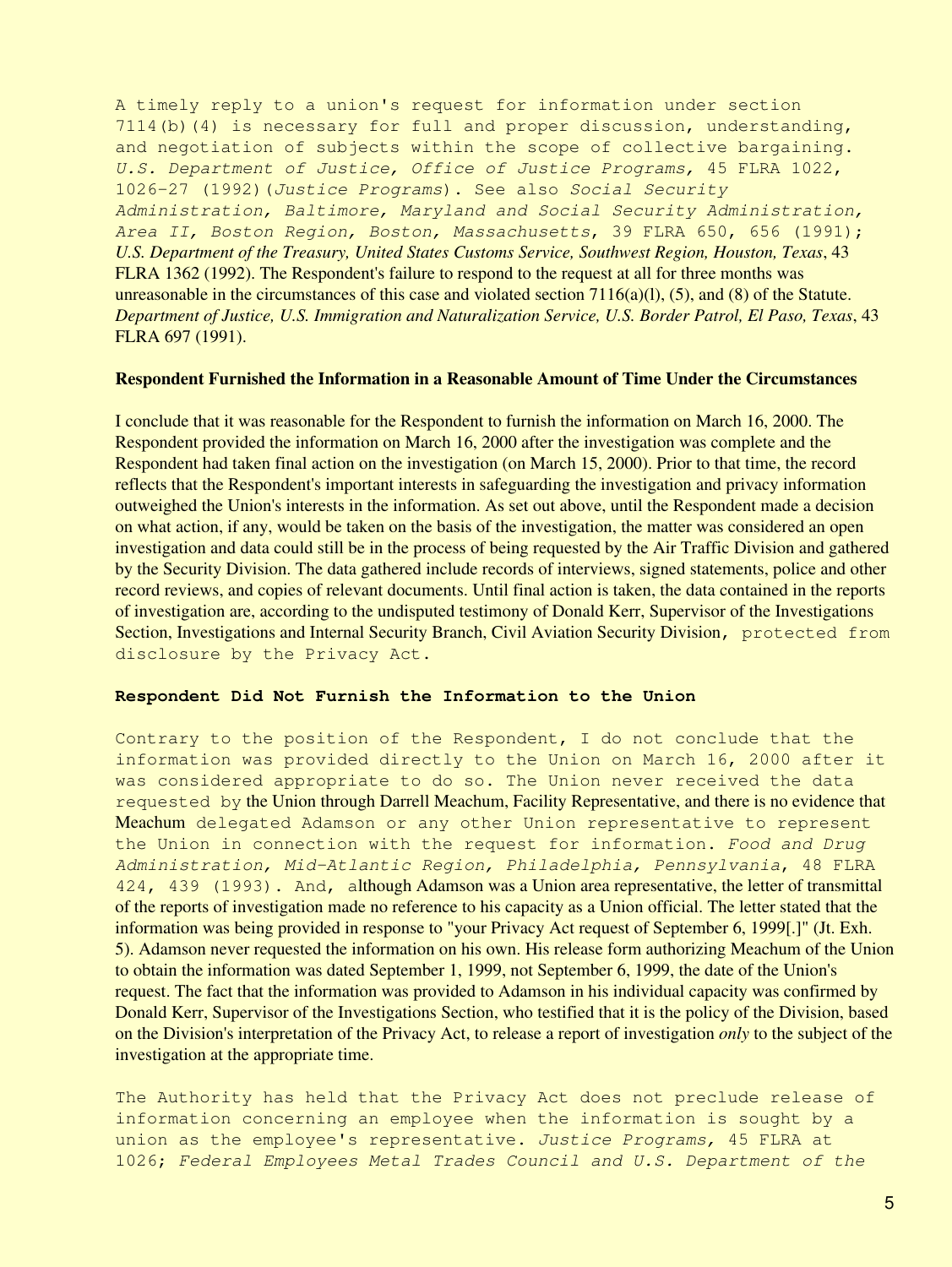*Navy, Mare Island Naval Shipyard, Vallejo, California*, 38 FLRA 1410, 1423 (1991). In such circumstances, the union's access to the relevant records would not be a clearly unwarranted invasion of personal privacy. *Id.* Moreover, here the employee specifically authorized the release of Privacy Act information to the Union. Accordingly, I find that the Respondent violated section  $7116(a)(1)$ , (5), and (8) of the Statute by not furnishing the information directly to the Union as requested.

Based on the above findings and conclusions, it is recommended that the Authority issue the following Order:

#### **ORDER**

Pursuant to section 2423.41(c) of the Federal Labor Relations Authority's Rules and Regulations and section 7118 of the Federal Service Labor-Management Relations Statute, it is hereby ordered that the United States Department of Transportation, Federal Aviation Administration, Fort Worth, Texas, shall:

1. Cease and desist from:

(a) Failing to respond in a timely manner to information requests submitted by the National Air Traffic Controllers Association pursuant to section 7114(b)(4) of the Federal Service Labor-Management Relations Statute.

(b) Furnishing reports of investigations requested by the National Air Traffic Controllers Association pursuant to section 7114(b)(4) of the Statute only to a bargaining unit employee when the bargaining unit employee, the subject of the investigation, has specifically authorized release of the information to the National Air Traffic Controllers Association.

(c) In any like or related manner, interfering with, restraining, or coercing its employees in the exercise of their rights assured by the Federal Service Labor-Management Relations Statute.

2. Take the following affirmative action in order to effectuate the purposes and policies of the Federal Service Labor-Management Relations Statute:

(a) Respond in a timely manner to information requests submitted by the National Air Traffic Controllers Association and provide the requested information for representational purposes in accordance with section 7114(b)(4) of the Federal Service Labor-Management Relations Statute.

(b) Post at its Fort Worth, Texas facilities where bargaining unit employees represented by the National Air Traffic Controllers Association, are located, copies of the attached Notice on forms to be furnished by the Federal Labor Relations Authority. Upon receipt of such forms, they shall be signed by the Air Traffic Division Manager, and shall be posted and maintained for 60 consecutive days thereafter, in conspicuous places, including all bulletin boards and other places where notices to employees are customarily posted. Reasonable steps shall be taken to ensure that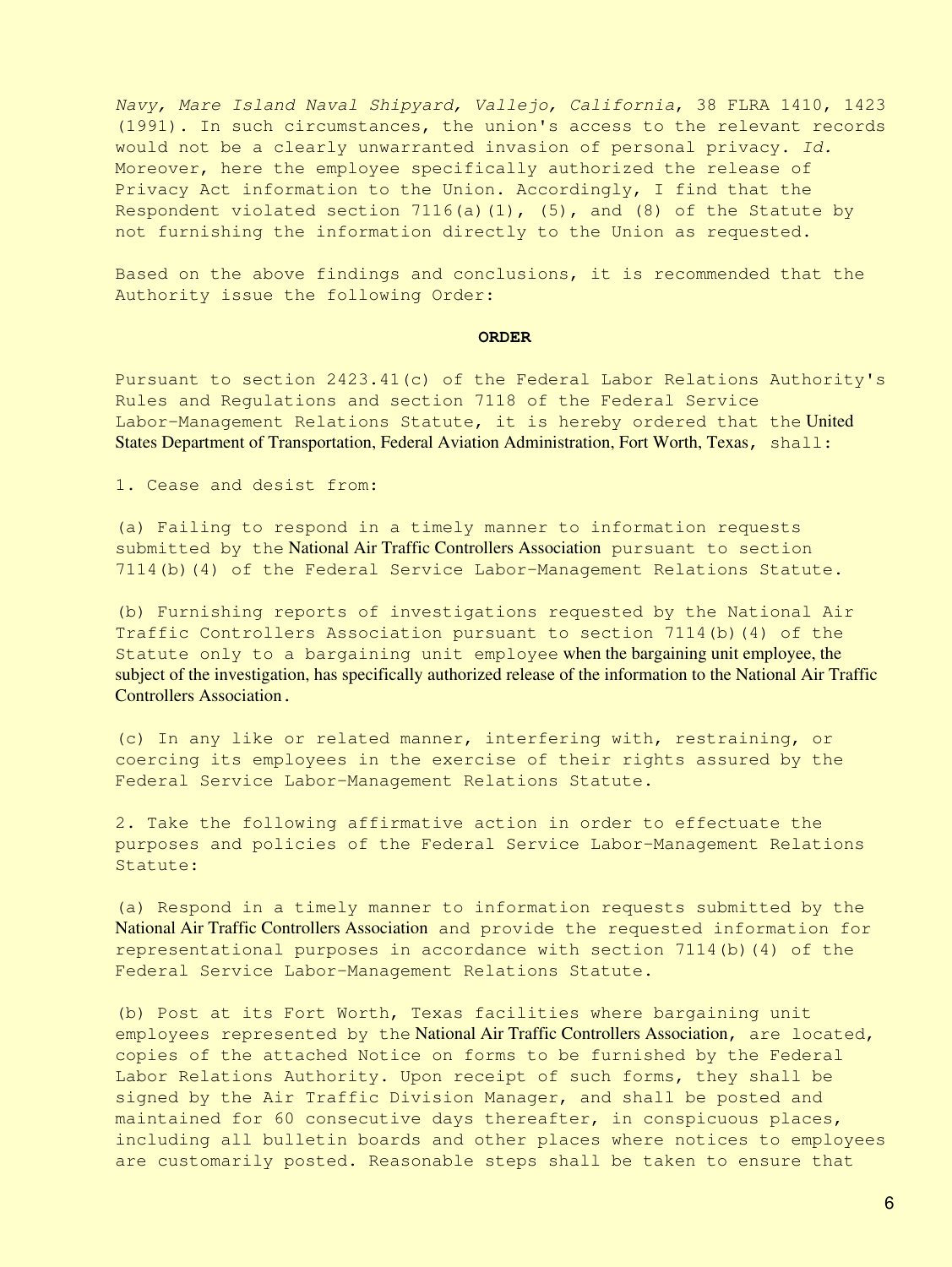such Notices are not altered, defaced, or covered by any other material.

(c) Pursuant to section 2423.41(e) of the Authority's Rules and Regulations, notify the Regional Director, Dallas Regional Office, in writing, within 30 days from the date of this Order, as to what steps have been taken to comply herewith.

Issued, Washington, DC, July 9, 2001.

### GARVIN LEE OLIVER

Administrative Law Judge

#### **NOTICE TO ALL EMPLOYEES**

#### **POSTED BY ORDER OF THE**

#### **FEDERAL LABOR RELATIONS AUTHORITY**

The Federal Labor Relations Authority has found that the United States Department of Transportation, Federal Aviation Administration, Fort Worth, Texas, violated the Federal Service Labor-Management Relations Statute, and has ordered us to post and abide by this Notice.

#### **WE HEREBY NOTIFY OUR EMPLOYEES THAT**:

WE WILL NOT fail to respond in a timely manner to information requests submitted by the National Air Traffic Controllers Association pursuant to section 7114(b)(4) of the Federal Service Labor-Management Relations Statute.

WE WILL NOT furnish only to a bargaining unit employee reports of investigation requested by the National Air Traffic Controllers Association pursuant to section 7114(b)(4) of the Federal Service Labor-Management Relations Statute when the bargaining unit employee, the subject of the investigation, has specifically authorized release of the information to the National Air Traffic Controllers Association.

WE WILL NOT in any like or related manner, interfere with, restrain, or coerce our employees in the exercise of their rights assured by the Federal Service Labor-Management Relations Statute.

WE WILL respond in a timely manner to information requests submitted by the National Air Traffic Controllers Association and we will provide the information requested for representational purposes in accordance with section 7114(b)(4) of Federal Service Labor-Management Relations Statute.

(Respondent/Activity)

\_\_\_\_\_\_\_\_\_\_\_\_\_\_\_\_\_\_\_\_\_\_\_\_\_\_\_\_\_\_\_\_\_\_